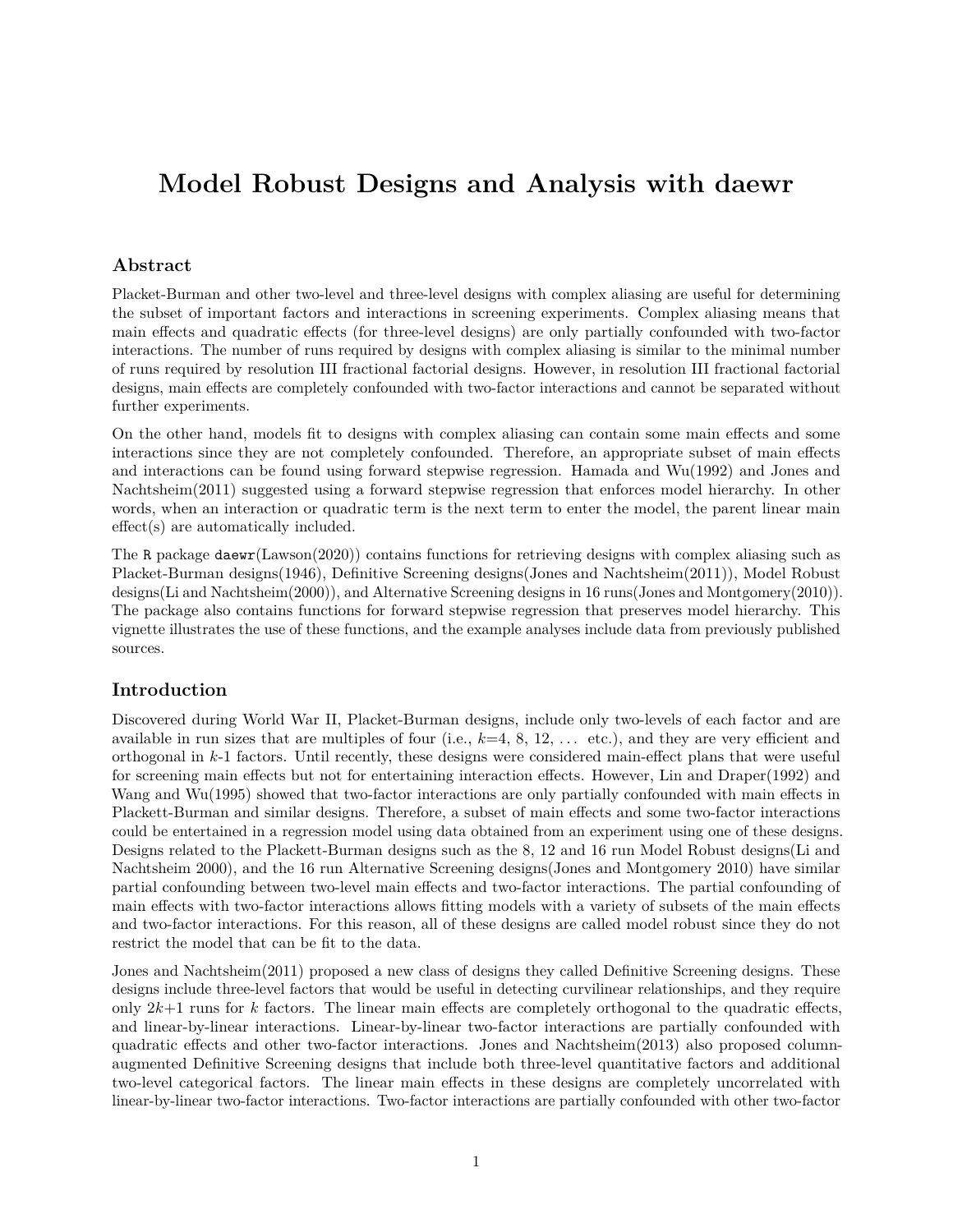interactions. Thus, Definitive Screening designs and column-augmented Definitive Screening designs can also can be classified as model robust.

Lin(1999) proposed analyzing the data collected from a Placket-Burman design by forward stepwise regression with the candidate variables being all main effects and two-factor interactions. This simple method of analysis is also useful for other two-level designs with complex aliasing and for the analysis of data from Definitive Screening designs. However, the obvious objection to a model derived from forward stepwise regression is that it may contain an interaction without either parent main effect involved in the interaction. Usually significant interactions occur between factors where at least one of the main effects is significant. This has been described as *the effect heredity principle* by Hamada and Wu(1992), and it was found to be violated less that 1% of the time in Li et. al.(2006)'s study of 113 published factorial experiments. With this fact in mind, Hamada and Wu(1992) and Jones and Nachtsheim(2011) both proposed forward selection procedures that ensures model hierarchy. Jones and Nachtsheim's implementation is available in the commercial software JMP (JMP®, Version 14 Pro, SAS Institute, Cary, NC 1989-2019) with the COMBINE feature in the forward stepwise regression.

# **R Packages for Design and Analysis of Model Robust Designs**

Plackett-Burman designs do not have a generator or defining relation like regular fractional factorial designs. The 12, 20, and 24 run Plackett-Burman designs can be created by cyclically rotating the factor levels in the first run to create the factor levels for the next *n*-2 runs and including a *n*th run with constant levels for all factors. In that way, the factor levels for the first run become the generator for the Plackett-Burman Design. The first run factor levels shown in the book *Design and Analysis of Experiments with R*(Lawson 2015) are used by the pbDesign() function in the R package qualityTools(Roth 2016), the pb() function in the R package FrF2(Groemping 2020), and the PBDes() function in the R package daewr(Lawson 2020) to create Placket-Burman designs. The OptPB function in the R package daewr also uses the same set of first run factor levels but selects the columns to be used in the design to minimize the absolute correlation between main effects and two-factor interactions in order to make the design more model robust.

The PBDes() and OptPB() functions in the R package daewr return a data frame with numerical columns that are appropriate for regression analysis of the resulting data. Alternatively the pbDesign() function in the R package qualityTools, and the pb() function in the R package FrF2 package return a data frames containing factor variables. Factor variables are more appropriate for an ANOVA of main effects.

Although different generators (or sets of factor levels for the first run) can be used to create a Plackett-Burman design, the choice cannot be arbitrary, and the functions in the R packages named above should be used whenever generating Plackett-Burman designs with R.

The Altscreen() function in the R package daewr package can be used to recall 16 run Alternative Screening designs from Jones and Montgomery(2010). The ModelRobust() function in the R package daewr can be used to recall the 8, 12 and 16 run Model Robust designs described by Li and Nachtsheim(2000). The DefScreen() function in the R package daewr can be used to recall both the Definitive Screening designs defined by Jones and Nachtsheim(2011) and the column-augmented Definitive Screening designs defined by Jones and Nachtsheim(2013). All of these functions return a data frame of numerical values that are appropriate for regression analysis of the data.

The HierAFS() function in the R package daewr package performs a forward stepwise regression enforcing model hierarchy. This function calls the ihstep() and fhstep() functions in the same package. They can be called individually to see the detailed output of the lm() function at each step of the forward selection.

# **Illustrations**

# **Example 1:**

Seven factors were studied using a Plackett-Burman design to reduce the variability of the thickness in the copperplating of the drill holes used to connect various layers of a multi-layered printed circuit board(Lawson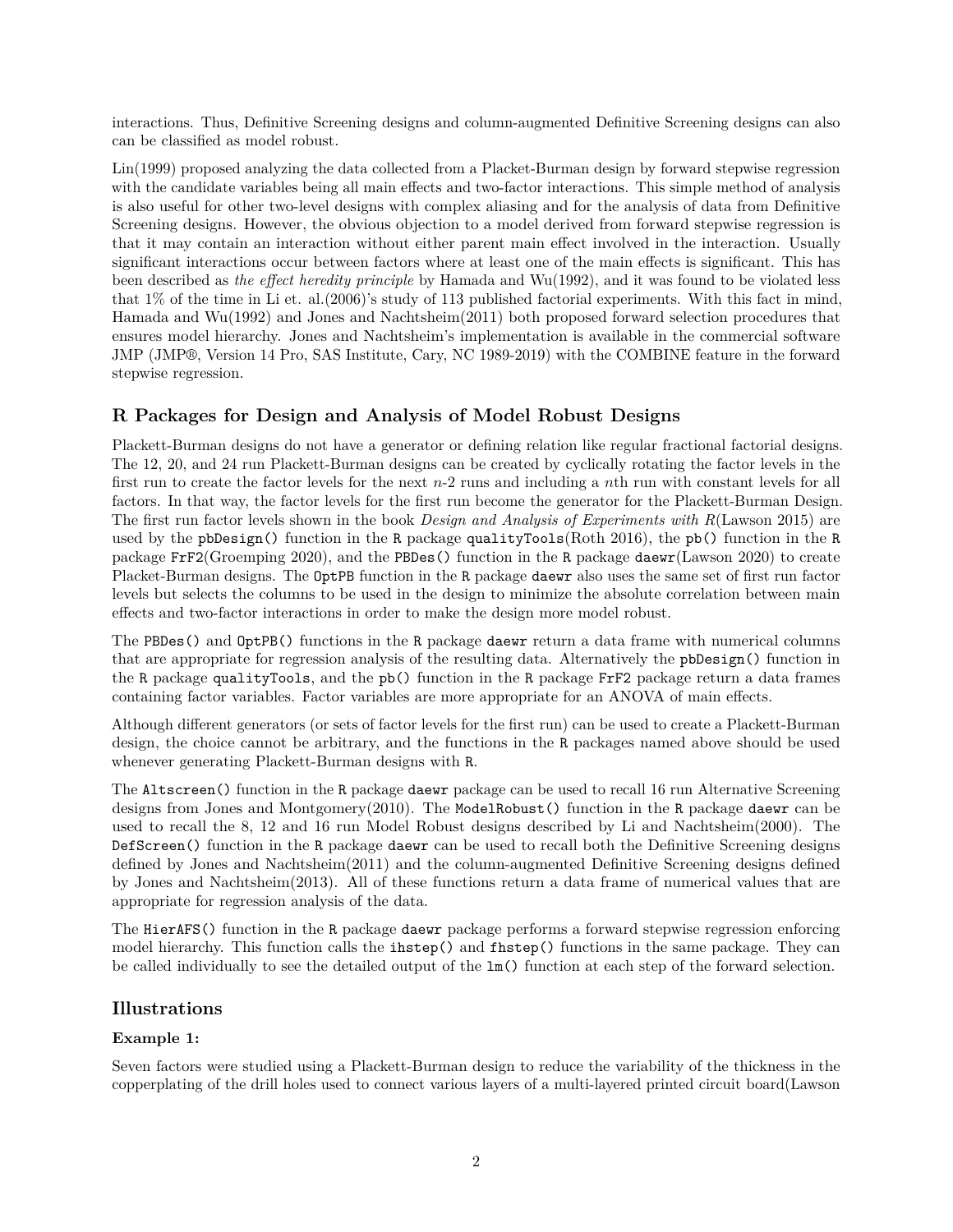and Erjavec 2017). The holes were copperplated by electrolysis, and the factors and their levels are shown in Table 1.

This was an existing plating process that was experiencing a problem. The copperplate thickness was not uniform, since it was thicker at top and bottom of the drilled holes than in the middle. Engineers were hoping to increase the uniformity of the copperplate thickness by experimentation. The response was the average of the natural log of the variance of the thickness of the copperplate measured at three places: top, middle and bottom.

Five of the factors had quantitative levels, and the low and high were chosen to span the range of what was normally used in practice. The last two factors shown in Table 1 had discrete levels. The high levels for these factors represented the normal, and the low represented experimental conditions.

|                                 | Levels             |                   |  |
|---------------------------------|--------------------|-------------------|--|
| Factor                          |                    | $^+$              |  |
| A.Copper concentration          | $16 \text{ gm/L}$  | $19 \text{ gm/L}$ |  |
| B.Chloride concentration        | 65 PPM             | <b>85 PPM</b>     |  |
| $C$ . Acid $(H+)$ concentration | $198 \text{ gm/L}$ | $225$ gm/L        |  |
| D.Temperature                   | 72                 | 78                |  |
| E.Total current                 | $180$ amp-hrs      | $192.5$ amp-hrs   |  |
| F.Position in cell              | right              | left              |  |
| G.Surface condition             | smooth             | slightly rough    |  |

Table 1: Factors and Levels for Copper Plating Experiment

In the following code the 12-run Plackett-Burman design was created using the PBDes() function in the R package daewr. The default for the randomize=FALSE option was used, and it produced the design in standard order, although the actual experiments were run in random order to prevent biases from unknown factors. The third line gives the response (natural log variance) from the experiments in standard order.

**library**(daewr) R**>** Design<-**PBDes**(nruns=12,nfactors=7) R**>** lnVar<-**c**(**-**2.18,**-**2.24,**-**3.08,**-**3.63,**-**3.72, -2.04,**-**3.66,**-**2.55,**-**2.54,**-**2.85,**-**1.94,**-**3.21)

In the code below, the the HierAFS() function in the R package daewr package was used to fit a model using the forward stepwise regression that enforces model hierarchy. The arguments m=0 and c=7 in the call statement indicate the number of three-level and two-level factors respectively. The last argument step=2 indicates the number of forward steps to perform. This number is usually determined by the number of steps just before the increase in  $R^2$  becomes negligible or just before the last term to enter the model is not significant.

```
R> HierAFS(lnVar,Design,m=0,c=7,step=2)
        formula R2
1 y~C+F+C:F 0.615
2 y~F+G+F:G+C+C:F 0.776
```
In the output below the code, it can be seen that the the first variable to enter the equation was the C:F (Chloride concentration  $\times$  Position in cell) interaction. The HierAFS() function also included the main effect C (Chloride concentration) and main effect F (Position in cell) to insure model hierarchy. In the second step the F:G (Position in cell  $\times$  Surface condition) interaction entered the model along with the main effect for G to insure model hierarchy.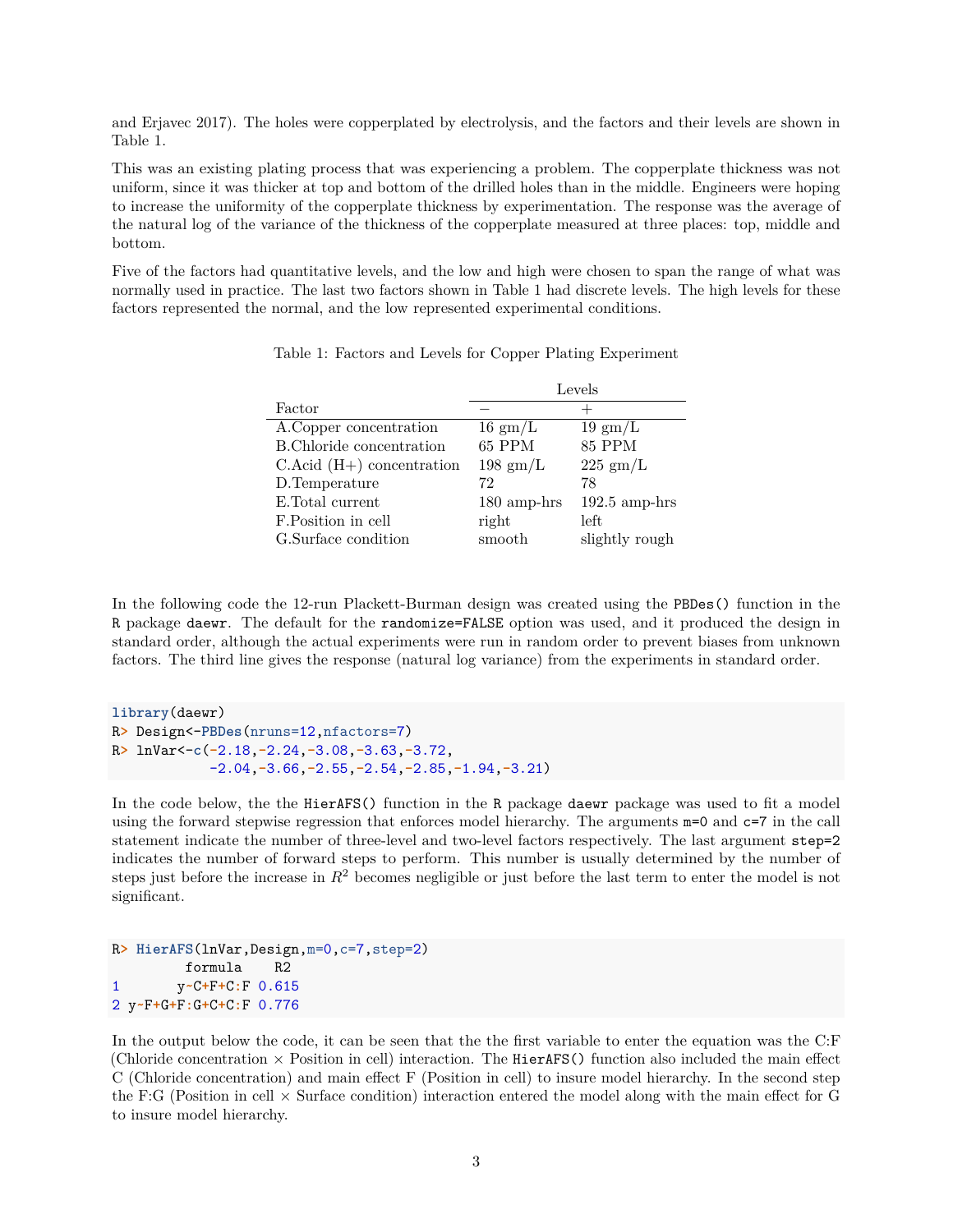To see the details of the model fits at each step, the functions ihstep() and fhstep() can be used. These subroutine functions are called by HierAFS() when it is used. In the code below the ihstep() function is used to fit the initial model. The arguments m=0 and c=7 have the same meaning as they had in the HierAFS() function call. This function returns a character vector of the factor names entered at this step and prints the lm() summary to the console. It can be seen that the variable entered C:F is significant at the  $(p=0106)$  level. In this example, the variable  $\text{trm}$  captures the variables entered in the first step.

```
R> trm<-ihstep(lnVar,Design,m=0,c=7)
Call:
lm(formula = y \sim (.), data = d1)Residuals:
    Min 1Q Median 3Q Max
-0.70667 -0.19333 -0.08167 0.23500 0.77333
Coefficients:
          Estimate Std. Error t value Pr(>|t|)
(Intercept) -2.8033 0.1368 -20.499 3.36e-08 ***
C 0.0750 0.1368 0.548 0.5984
F 0.1683 0.1368 1.231 0.2533
C.F -0.4533 0.1368 -3.315 0.0106 *
---
Signif. codes: 0 '***' 0.001 '**' 0.01 '*' 0.05 '.' 0.1 ' ' 1
Residual standard error: 0.4737 on 8 degrees of freedom
Multiple R-squared: 0.6155, Adjusted R-squared: 0.4713
F-statistic: 4.268 on 3 and 8 DF, p-value: 0.04473
```
In the code below, the  $fhstep()$  is used to make the second step. The arguments  $m=0$  and  $c=7$  have the same meaning as they had in the HierAFS() function call, and the last argument trm is the vector of factors that entered the model at the previous step. The resulting output shows that the next term to enter the model was the F:G interaction and its parent main effect G. However, F:G was not significant. Therefore, only one step of the forward stepwise regression enforcing model hierarchy is required for this problem.

```
R> trm<-fhstep(lnVar,Design,m=0,c=7,trm)
```

```
Call:
lm(formula = y \sim (.), data = d2)
Residuals:
    Min 1Q Median 3Q Max
-0.50333 -0.24500 -0.04792 0.14937 0.54250
Coefficients:
          Estimate Std. Error t value Pr(>|t|)
(Intercept) -2.803333 0.120408 -23.282 4.12e-07 ***
F 0.168333 0.120408 1.398 0.21160
G 0.100625 0.127712 0.788 0.46074
F.G 0.245625 0.127712 1.923 0.10280
C -0.006875 0.127712 -0.054 0.95882
C.F -0.486875 0.127712 -3.812 0.00884 **
---
```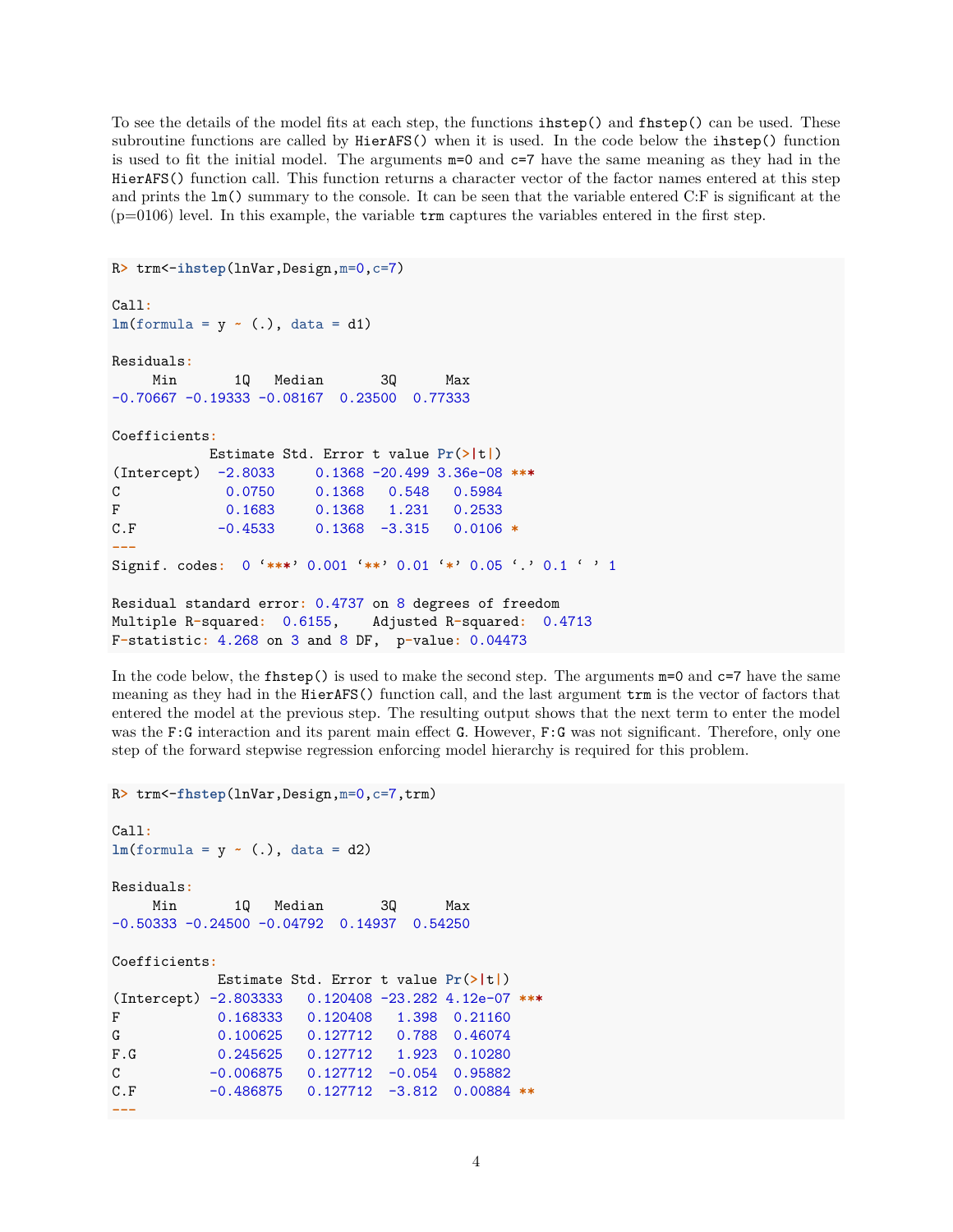Signif. codes**:** 0 '**\*\*\***' 0.001 '**\*\***' 0.01 '**\***' 0.05 '.' 0.1 ' ' 1

```
Residual standard error: 0.4171 on 6 degrees of freedom
Multiple R-squared: 0.7764, Adjusted R-squared: 0.5901
F-statistic: 4.167 on 5 and 6 DF, p-value: 0.05574
```
If more than two steps are required for obtaining the final model, the function fhstep() can be called repeatedly to see the details of the model fit at each of the steps.

The final model for this problem is:

$$
ln(s^2) = -2.8033 + 0.0750C + 0.1683F - 0.4533(C \times F),
$$
\n(1)

where *C*, *F* are the coded factor levels shown in Table 1,  $C \times F$  is the product or interaction of *C* and *F*, and  $ln(s^2)$  is the predicted natural log variance. To minimize the natural log of the variance and make the copperplate thickness more uniform from top to bottom, the hole should be placed in the right side of the electrolysis cell (i.e., factor *F* = −) and Acid concentration should be 198gm/L (i.e., factor *C* = −) as shown in the interaction plot in Figure 1.



Acid concentration effect for each Position in cell

Figure 1: Interaction Plot.

The code to create the interaction plot in Figure 1 is shown below.

```
R> C.Acid_concentration<-211.5+(27/2)*Design$C
R> F.Position_in_cell<-rep(" ",12)
R> for (i in 1:12){
R> if (Design$F[i]==-1){F.Position_in_cell[i]="right"}
R> if (Design$F[i]==1){F.Position_in_cell[i]="left"}
R> }
R> C.Feedback_spring<-as.factor(C.Feedback_spring)
R> hdes<-data.frame(C.Acid_concentration,F.Position_in_cell,lnVar)
R> with(hdes, (interaction.plot(C.Acid_concentration, F.Position_in_cell,
               + lnVar, type = "b",pch = c(0,15), leg.bty = "o",
```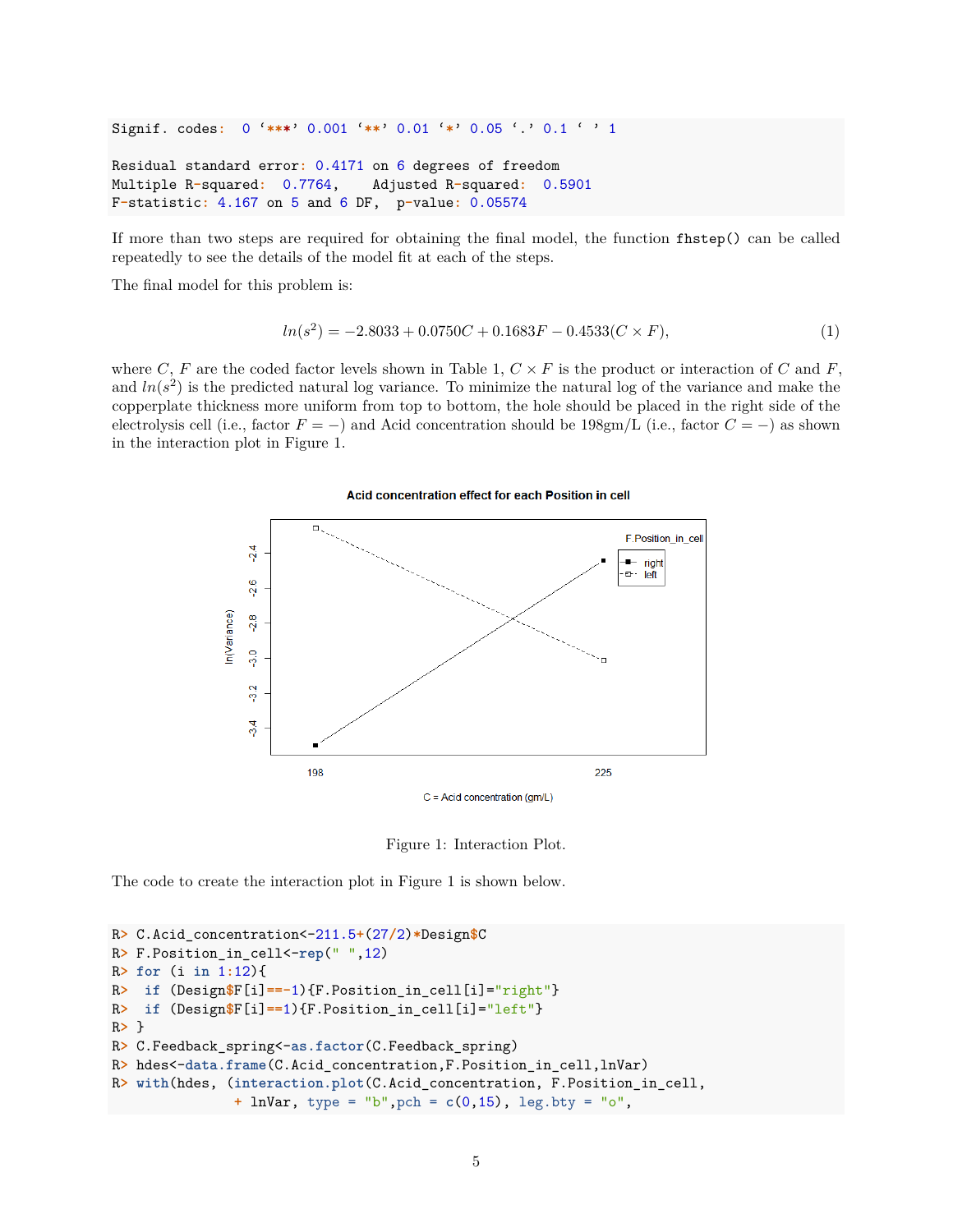```
+ main = "Acid concentration effect for each Position in cell",
+ xlab = "C = Acid concentration (gm/L)",
+ ylab = "ln(Variance)")))
```
The analysis of the data from this experiment shown in Lawson and Erjavec(2017) was made by analysis of the main effects only. Factor *E* (Total current) was marginally significant, and the 9th column in the full Plackett-Burman design matrix (that included 11 columns) was significant. However, no main effect was assigned to the 9th column, and each column in the full design matrix was was shown to be partially confounded with all 21 of the possible two-factor interactions. Therefore, it was concluded that it would be difficult to interpret the results based on this analysis alone. Follow-up experiments would be required to predict what conditions would result in the maximum uniformity of the copperplate thickness.

On the other hand, the analysis based on the forward stepwise regression enforcing model hierarchy has a simple interpretation and the condition predicted to maximize the uniformity was found. The three experiments conducted at the predicted optimal conditions (i.e., low level of factor *C* and high level of factor *F*) included two of the three lowest log variance results found. Additional confirmatory experiments could next be run to further test the predicted optimum.

#### **Example 2:**

Montgomery(2005) presented an example of a 16-run  $2^{6-2}_{IV}$  fractional factorial experiment for studying factors that affected the thickness of a photoresist layer. In this example main effects A, B, C, and E along with the confounded string of two-factor interactions AB=CE.were found to be significant. It would have taken follow-up experiments to determine which interaction was causing the significance of the confounded string of interactions and identify the optimal factor settings as was done in the last example. Instead, Johnson and Jones(2010) considered the same situation using an Alternative Screening Design. They simulated data for the photoresist thickness where the generated data had CE as the active two-factor interaction. In the code below, the Altscreen() function in the daewr package was used to generate the same six-factor Alternative screening design used in Johnson and Jones' article, and the thickness data was the simulated data. The HierAFS() function identified the correct model for the simulated data in three steps, and the variable that entered in the fourth step,  $B: E$ , was not significant (p-value=0.11327). Had the original experiment been conducted with this design, no follow-up experiments would have been required.

```
R> library(daewr)
R> Design<-Altscreen(nfac=6,randomize=FALSE)
R> Thickness<-c(4494,4592,4357,4489,4513,4483,4288,4448,4691,4671,4219,4271,
   + 4530,4632,4337,4391)
R> HierAFS(Thickness,Design,m=0,c=6,step=3)
       formula R2
1 y~A 0.660
2 y~B+A 0.791
3 y~C+E+C:E+B+A 0.953
```
The details of the fit at the third step is shown following the code below. This code shows the second call of fhstep(). All terms in the model were significant at this step.

```
R> trm<-fhstep(Thickness,Design,m=0,c=6,trm)
Call:
lm(formula = y \sim (.), data = d2\lambda)Residuals:
   Min 1Q Median 3Q Max
-56.625 -19.625 2.625 23.125 53.875
```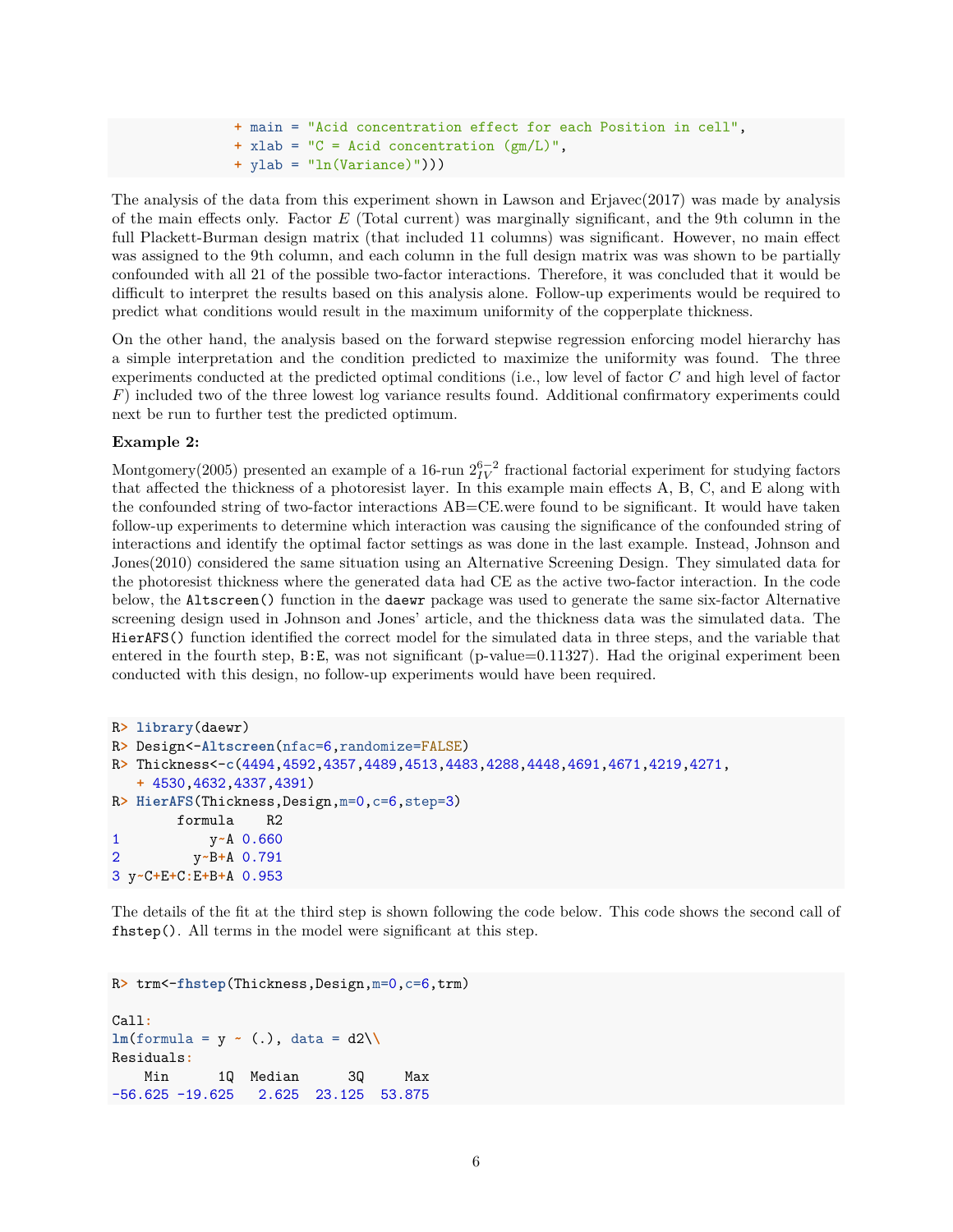```
Coefficients:
          Estimate Std. Error t value Pr(>|t|)
(Intercept) 4462.875 9.494 470.073 < 2e-16 ***
C -34.250 9.494 -3.608 0.00479 **
E 21.500 9.494 2.265 0.04700 *
C.E 54.750 13.427 4.078 0.00222 **
B -77.750 11.628 -6.687 5.45e-05 ***
A 85.500 11.628 7.353 2.44e-05 ***
---
Signif. codes: 0 *** 0.001 ** 0.01 * 0.05 . 0.1 1
Residual standard error: 37.98 on 10 degrees of freedom
Multiple R-squared: 0.9533, Adjusted R-squared: 0.93
F-statistic: 40.85 on 5 and 10 DF, p-value: 2.447e-06
```
#### **Example 3:**

A 17-run Definitive Screening Design was used in studying the effect of eight factors on the properties of TiO<sup>2</sup> as a support material for metal and metal oxide catalysts in oxidative synthesis and pollution control reactions Olsen et. al. (2016). The eight factors were: B (Speed of  $H_2O$  addition), C (Amount of  $H_2O$ ), E (Drying Time), F (Drying Temp.), G (Calcination Ramp Rate), H (Calcination Temp.), I (Calcination Time), and J (Mole  $\%$  Al). The process outputs or properties of the TiO<sub>2</sub> of interest were the Crystallite diameter, Surface Area, Pore volume, and Pore diameter. The purpose of the experiments was to identify combinations of process input factors that would be appropriate for various catalysts applications.

The following code illustrates calling the DefScreen() function to create a Definitive Screening design with 8 three-level factors in standard order. The vector of data pd is the pore diameter data from Table 5 in Olsen et. al.(2016). The default column names in the design created by the DefScreen() were renamed in the fourth line of code to match the factor names in the article. The FitDefSc() function was called in the next line of code to fit a model to the data, and the output is shown below the code.

The FitDefSc() attempts to find an appropriate model by taking into account the special structure of the Definitive Screening Design. That special structure is that the linear main effects are completely unconfounded with quadratic and two-factor interaction terms, while quadratic and two-factor interaction terms are partially confounded. Therefore, the FitDefSc() function fits a model to a Definitive Screening Design by first restricting main effects to the smallest main effects and those significant at at least the .20 level in a main effects model. Next forward stepwise selection is used to enter two-factor interactions and quadratic effects involving the main effects in the model. Usually this procedure results in a reasonable model, but sometimes it includes insignificant terms in the model, and additional steps can be taken to eliminate them.

```
library(daewr)
Design<-DefScreen(m=8,c=0)
pd<-c(5.4,4.35,12.91,3.79,4.15,14.05,11.40,4.29,3.56,11.4,
      10.09,5.9,9.54,4.53,3.919,8.1,5.35)
colnames(Design)<-c('B','C','E','F','G','H','J','K')
FitDefSc(pd,Design,alpha=.10)
 Call:
 lm(formula = y \sim (.), data = ndesign)Residuals:
Min 1Q Median 3Q Max
 -0.8140 -0.4303 0.1504 0.2182 0.8289
 Coefficients:
```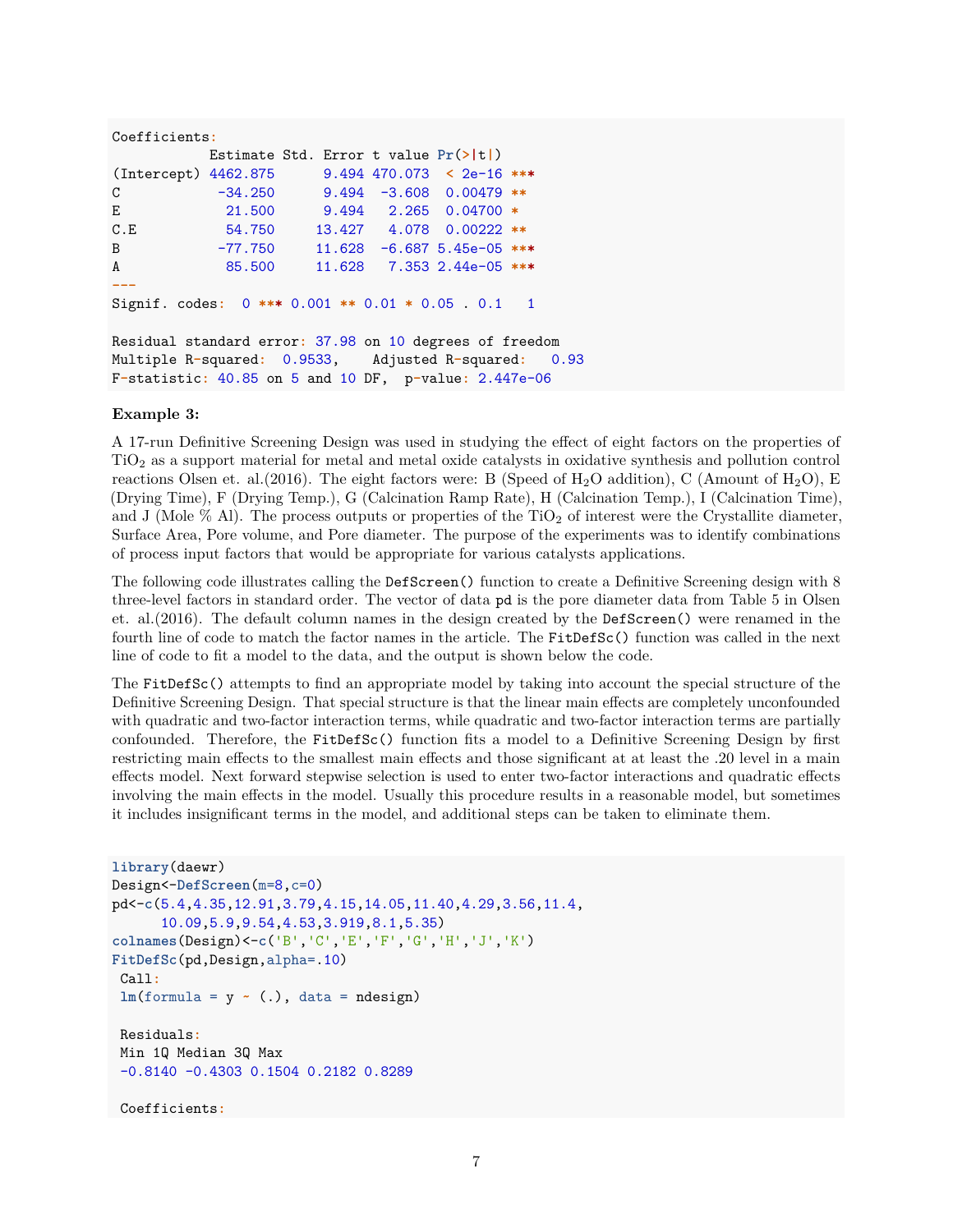```
Estimate Std. Error t value Pr(>|t|)
(Intercept) 5.6710 0.4749 11.940 6.57e-06 ***
B 0.7664 0.2066 3.710 0.00756 **
G 0.7356 0.2066 3.561 0.00921 **
B:G -0.5987 0.2268 -2.640 0.03344 *
C 0.4442 0.2066 2.150 0.06858 .
G:C -0.9565 0.2438 -3.923 0.00573 **
I(B^2) 1.8801 0.5299 3.548 0.00937 **
E -0.8686 0.2066 -4.205 0.00401 **
H 3.1579 0.2066 15.287 1.23e-06 ***
K -0.5743 0.2066 -2.780 0.02730 *
---
Signif. codes: 0 '***' 0.001 '**' 0.01 '*' 0.05 '.' 0.1 ' ' 1
Residual standard error: 0.7729 on 7 degrees of freedom
Multiple R-squared: 0.9797, Adjusted R-squared: 0.9537
F-statistic: 37.62 on 9 and 7 DF, p-value: 4.168e-05
```
The model shown above contains a term C that is not significant at the  $\alpha = 0.05$  level, therefore a backwards elimination was performed using the ols\_step\_backward\_p() function in the R package olsrr. When this was done, all terms were eliminated except H and the quadratic term for B as shown in the section of output below the code.

```
B<-Design$B
C<-Design$C
E<-Design$E
G<-Design$G
H<-Design$H
K<-Design$K
BG<-B*G
B2<-B*B
CG<-C*G
desmod<-data.frame(B,C,E,G,H,K,BG,B2,CG)
library(olsrr)
modr<-lm(pd~.,data=desmod)
back<-ols_step_backward_p(modr,prem=.05,progress=T)
```

| Parameter Estimates |       |            |           |       |       |       |       |
|---------------------|-------|------------|-----------|-------|-------|-------|-------|
| model               | Beta  | Std. Error | Std. Beta | t     | Sig   | lower | upper |
| (Intercept)         | 5.033 | 1.085      |           | 4.640 | 0.000 | 2.707 | 7.360 |
| Η                   | 3.158 | 0.502      | 0.822     | 6.288 | 0.000 | 2.081 | 4.235 |
| B <sub>2</sub>      | 2.654 | 1.195      | 0.290     | 2.220 | 0.043 | 0.090 | 5.218 |
|                     |       |            |           |       |       |       |       |

Since this model only has two terms, a comparison was made by using the HierAFS() function to fit a model, as shown in the code below. It can be seen from the output of the first step that the linear main effect for factor H entered the model first. In the second step, the quadratic term for factor B entered the model and the linear effect of B was also included to preserve model hierarchy. A third step (not shown) entered the main effect E, but it was not significant. The final model found after two steps was fit by the lm() function and is shown below the code. Therefore after two steps model found is the nearly same as the model found after performing backwards elimination on the model found by the FitDefSc() function.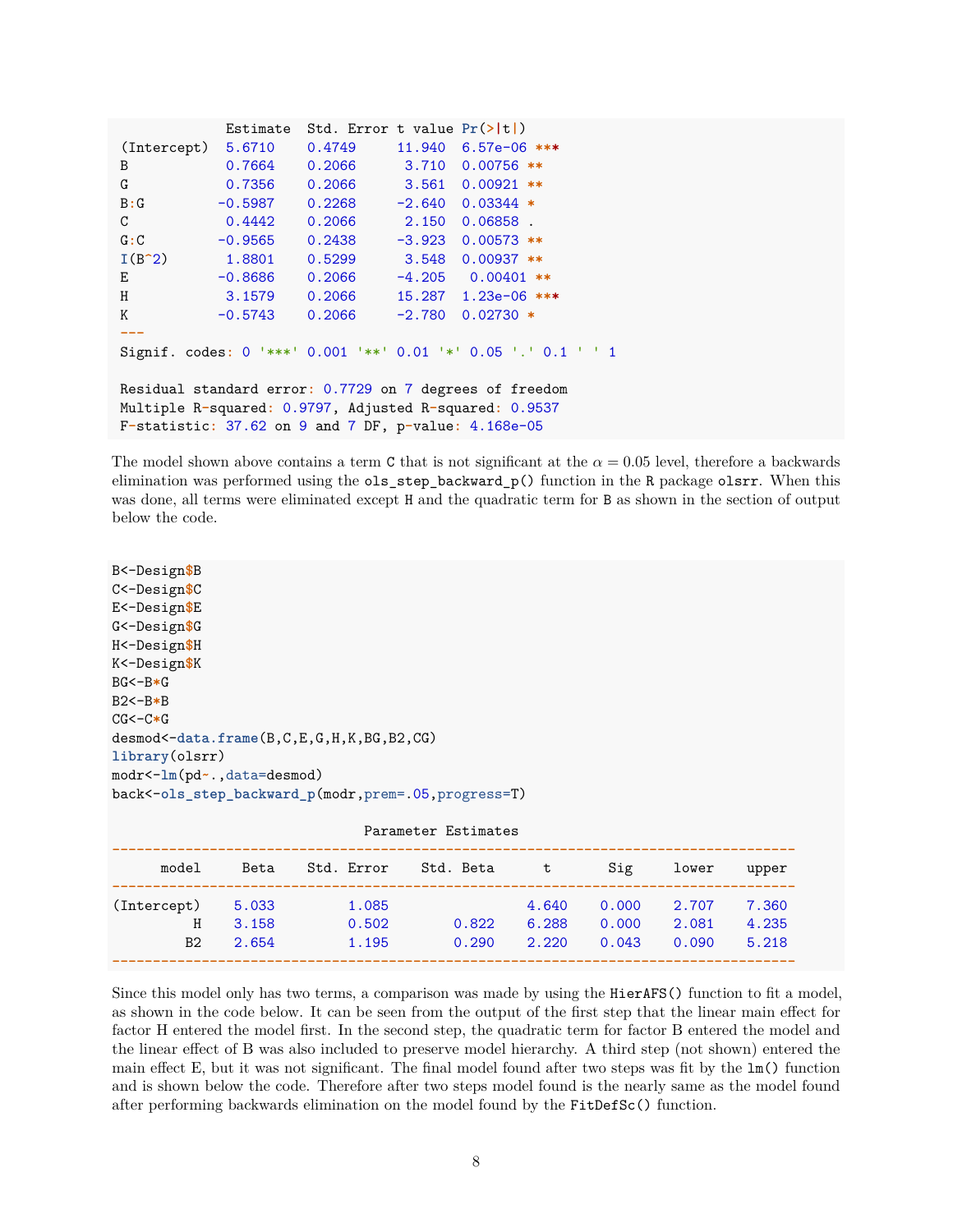```
> HierAFS(pd,Design,m=8,c=0,step=2)
        formula R2
1 y~H 0.676
2 y~I(B^2)+B+H 0.800
moddf<-lm(pd~B+I(B^2)+H,data=Design)
summary(moddf)
Call:
lm(formula = pd ~ B + I(B^2) + H, data = Design)
Residuals:
   Min 1Q Median 3Q Max
-2.7913 -1.0214 -0.2121 0.5265 2.8306
Coefficients:
          Estimate Std. Error t value Pr(>|t|)
(Intercept) 5.0333 1.0279 4.897 0.000292 ***
B 0.7664 0.4758 1.611 0.131286
I(B^2) 2.6545 1.1327 2.343 0.035662 *
H 3.1579 0.4758 6.636 1.62e-05 ***
---
Signif. codes: 0 '***' 0.001 '**' 0.01 '*' 0.05 '.' 0.1 ' ' 1
Residual standard error: 1.78 on 13 degrees of freedom
Multiple R-squared: 0.8004, Adjusted R-squared: 0.7543
F-statistic: 17.38 on 3 and 13 DF, p-value: 7.809e-05
```
In order to identify the process inputs that would produce different pore diameters, the contour plots like the ones shown in Figure 2 were used. The plot on the left is the two term model found using the FitDefSc() and backwards elimination, and the plot on the right was the three term model found by the HierAFS() function. Since the linear coefficient on B(Speed of H<sub>2</sub>O addition) is less than one, the two plots are very similar.

The code below was used to create the contour plots shown in Figure 2.

```
par (mfrow=c(1,2), cex.sub=.8)
####### contour plot of two term equation
Speed_H2O_Addition<-seq(from=1.0,to=3.0,by=(2)/(24))
Calc_Temp<-seq(from=400,to=700,by=(300/24))
B<-(Speed_H2O_Addition-2)
H<-(Calc_Temp-550)/150
Pore_Diameter<-matrix(rep(0,625),nrow=25)
for (i in 1:25) {
    for (j in 1:25) {
         Pore_Diameter[i,j]<-5.033+3.158*H[j]+2.654*B[i]*B[i]
        }
   }
contour(Speed_H2O_Addition,Calc_Temp,Pore_Diameter,
  xlab="B=Speed of H2O Addition (1=Slow, 2=Med., 3=Fast)",
  ylab="H=Calcination Temp. Deg. C", main="Pore Diameter (nm) Two term model")
# contour plot of 3 term equation
Speed_H2O_Addition<-seq(from=1.0,to=3.0,by=(2)/(24))
```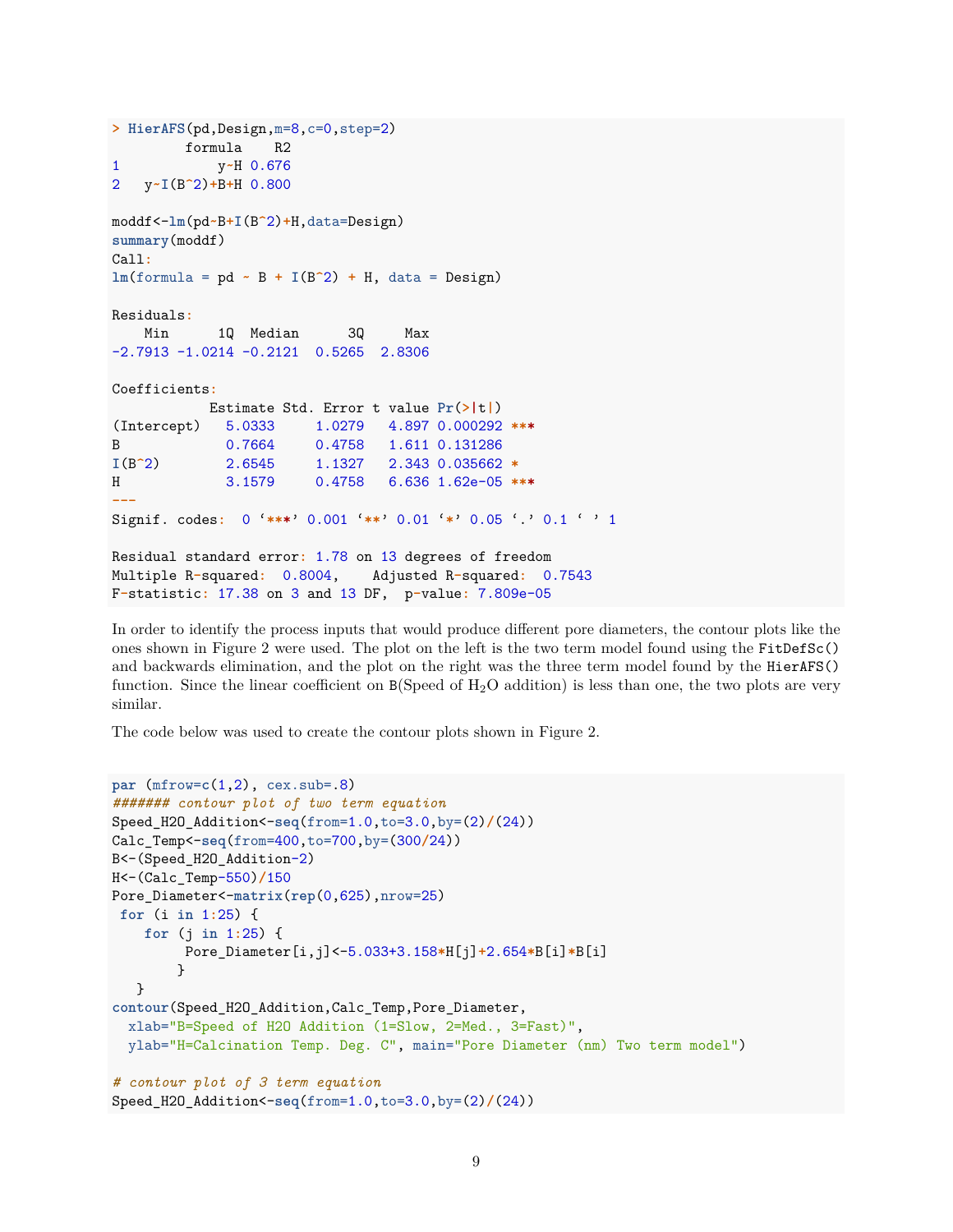```
Calc_Temp<-seq(from=400,to=700,by=(300/24))
B<-(Speed_H2O_Addition-2)
H<-(Calc_Temp-550)/150
Pore_Diameter<-matrix(rep(0,625),nrow=25)
for (i in 1:25) {
  for (j in 1:25) {
    Pore_Diameter[i,j]<-5.033+3.158*H[j]+0.7664*B[i]+2.654*B[i]*B[i]
  }
}
contour(Speed_H2O_Addition,Calc_Temp,Pore_Diameter,
  xlab="B=Speed of H2O Addition (1=Slow, 2=Med., 3=Fast)",
  ylab="H=Calcination Temp. Deg. C", main="Pore Diameter (nm) Three term model" )
par (mfrow=c(1,1))
```


Figure 2: Contour plot of TiO2 Pore Diameter.

## **Summary and discussion**

The general quadratic model for *k* three-level quantitative factors is:

$$
y = \beta_0 + \sum_{i=1}^{k} \beta_i x_i + \sum_{i=1}^{k} \beta_{ii} x_i^2 + \sum_{i < j}^{k} \sum_{j < j}^{k} \beta_{ij} x_i x_j + \epsilon \tag{2}
$$

This model is a good approximation to any unknown functional relationship between the response *y* and the independent variables  $x_i$  for  $i = 1$  to  $k$  since it is in the form of a second-order Taylor series approximation. When the independent variables  $x_i$  only have two levels, or a linear approximation is sufficient, this model simplifies to:

$$
y = \beta_0 + \sum_{i=1}^{k} \beta_i x_i + \sum_{i < j}^{k} \beta_{ij} x_i x_j + \epsilon \tag{3}
$$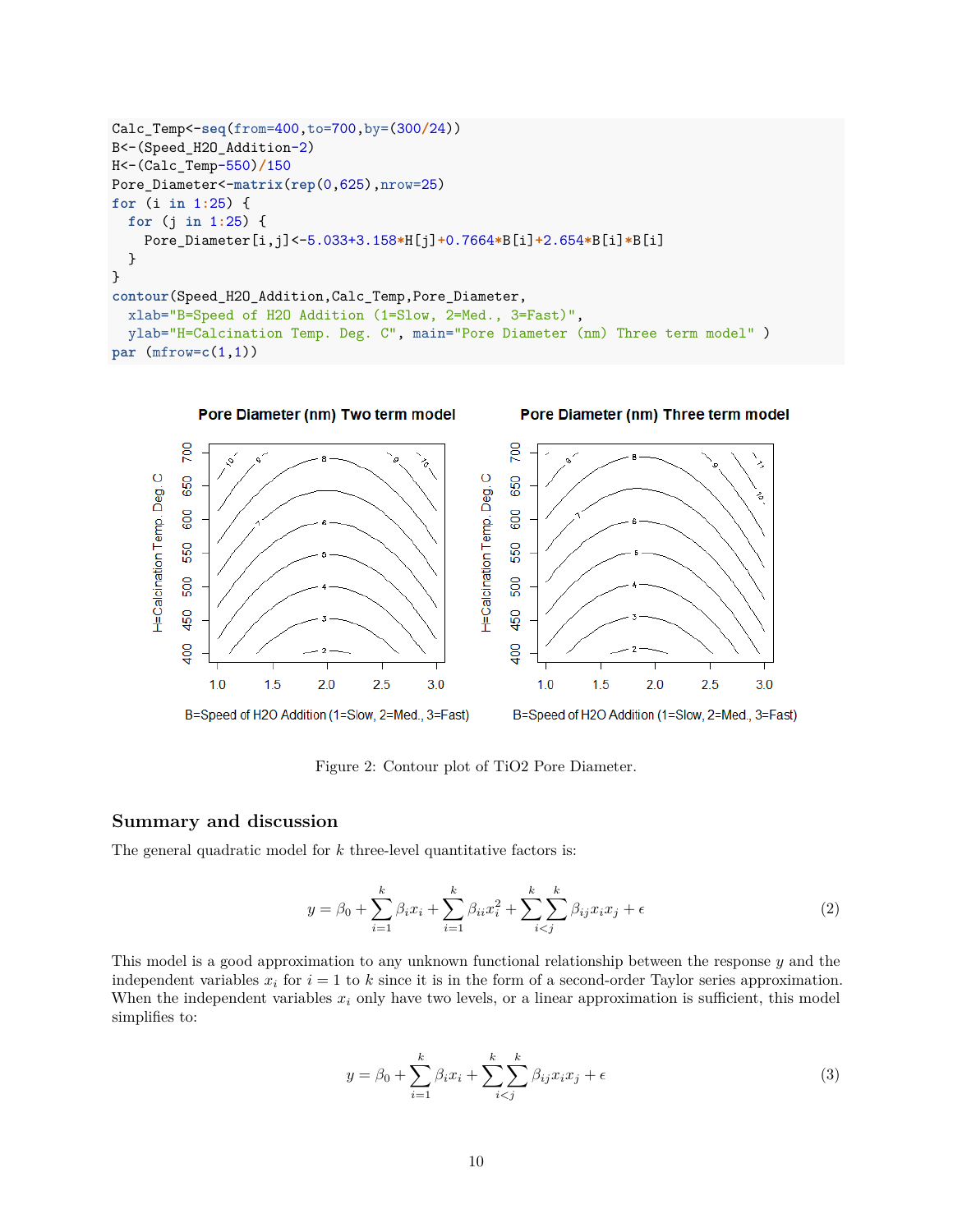If there are only a few independent variables, data to fit model (2) or (3) can usually be obtained in one set of experiments. However, if there are several independent variables the number of experiments required, in one design, to estimate all the coefficients in either model (2) or model (3) could become excessive. In that situation, a sequential approach is usually recommended as illustrated in in the right column of Figure 3.

|           | <b>Few independent variables</b>                                     | <b>Many independent variables</b>                                                                                                                                           |
|-----------|----------------------------------------------------------------------|-----------------------------------------------------------------------------------------------------------------------------------------------------------------------------|
|           | <b>One-shot Experiment</b>                                           | Sequential Set of Experiments                                                                                                                                               |
| Model (3) | <b>Full factorial or Resolution V</b><br><b>Fractional Factorial</b> | <b>Resolution III or IV Fractional Factorial</b><br>Follow-up Experiments to obtain<br>unconfounded estimates of<br>significant main effects and two<br>factor interactions |
| Model (2) | Response Surface Design                                              | Addition of centerpoints and axial<br>points on quantitative variables to<br>obtain estimates of quadratic effects                                                          |

Figure 3: One-shot versus Sequential Experimentation.

When there are only two-level factors, the Plackett-Burman designs, Alternative Screening designs, or Model-Robust designs offer an alternative to obtaining enough data for fitting a model with the important subset of terms in model (3) requiring less experimentation than the sequential approach. When there are three-level quantitative factors or a mixture of two-level and three-level factors, the Definitive Screening designs or column-augmented Definitive Screening designs also offer a one-shot alternative to obtaining the data to fit model (2) or a mixture of model (2) and (3) with less experimentation than required by the sequential experimentation approach.

There is a difference in the approach to model fitting when there are few independent variables than when there are many independent variables. With few independent variables, the designs listed in column 1 of Figure 3, provide sufficient data for estimating the coefficients in model (2) or (3), and these models can be fit by regression analysis. The fitted model can then be refined by dropping insignificant terms. On the other hand, when there are many independent variables, the one-shot alternatives to sequential experimentation do not provide enough data to fit model (2) or (3) with all independent variables. The assumption is that not all the variables will be important and a subset selection procedure will be used to obtain and refine the model.

Subset selection procedures like forward stepwise regression, full stepwise regression, or all possible subset regression (up to a given size) are different ways of obtaining a subset model. However, for finding a subset of model (2) or (3) in a subspace of the independent variables, the forward selection procedure that enforces model hierarchy seems to be particularly valuable. This selection procedure automatically results in one model unlike the all possible subsets regression that may result in several near equivalent models for explaining the data. Secondly, unlike the simple forward or full stepwise regression, it ensures the model hierarchy normally found in the real world. When a Definitive Screening design is used with all quantitative three-level factors, the FitDefSc() function can sometimes find an appropriate model containing a subset of the terms in model (2) in one step.

A Google Scholar search reveals several recent articles that illustrate the use of Plackett-Burman designs(Plackett and Burman 1946) and Definitive Screening designs(Jones and Nachtsheim 2011) in applications. The articles discussing Definitive Screening designs illustrate obtaining a subset of the full quadratic model (2) for fitting the data. However, most all applications of Plackett-Burman designs illustrate the analysis by main effects only. The Model Robust designs(Li and Nachtsheim2000), and Alternative Screening designs in 16 runs (Jones and Montgomery 2010) appear to be underutilized. When there are only two-level factors, and a forward stepwise regression enforcing model hierarchy is employed, the latter two designs are very useful for screening main effects and two-factor interactions.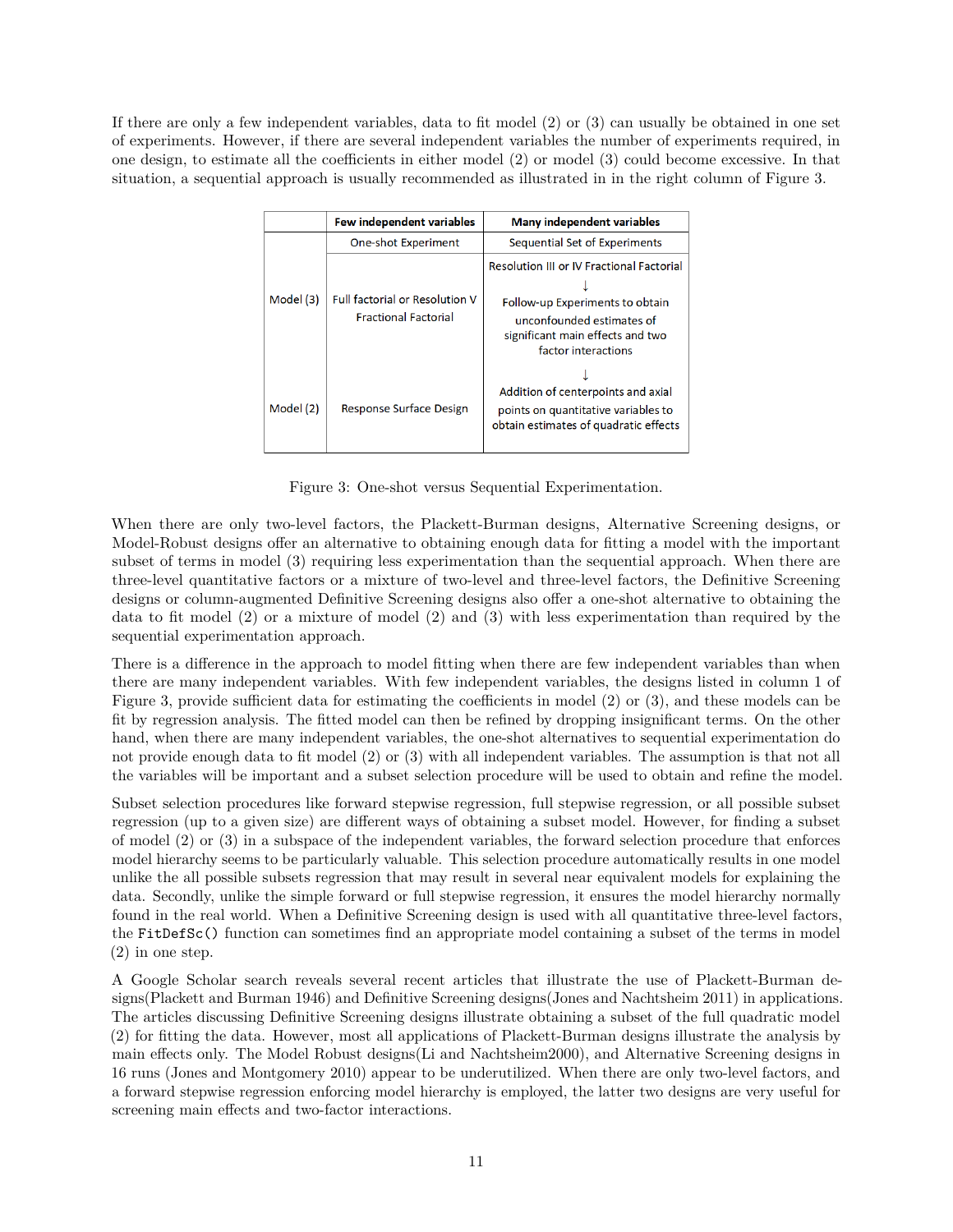As illustrated in this vignette, the R package daewr has functions for obtaining Definitive Screening designs, Model Robust designs, Alternative Screening designs, and Plackett-Burman designs. It also contains functions for model fitting by forward selection enforcing model hierarchy or using the special structure of a Definitive Screening design. The data used in the examples in this article were taken from other published sources, and these examples illustrate economy of the designs available in daewr and the efficacy of the model fitting functions. It is hoped that the functions available in daewr will make these designs and method of analysis more accessible to practitioners in various fields of application.

## **Acknowledgments**

The function step.forward() was originally written by Gerhard, Krennrich, [email="krennri@uni-heidelberg](mailto:email=%22krennri@uni-heidelberg.de) [.de"](mailto:email=%22krennri@uni-heidelberg.de) to call ihstep() and fhstep() repeatedly. step.forward() was modified and renamed HierAFS() (so as not to override other functions with the same name in other packages) and then included in the daewr package.

# **References**

Groemping, U. (2020) "FrF2:: Fractional Factorial Designs with 2-Level Factors", R package version 1.55, [https://CRAN.R-project.org/package=FrF2.](https://CRAN.R-project.org/package=FrF2)

Hamada, M. and Wu, C. F. J. (1992) "Analysis of Experiments with Complex Aliasing", *JQT*, 24, pp 130-137.

Johnson, M. E. and Jones, B. (2010) "Classical Design Structure of Orthogonal Designs with Six to Eight Factors and Sixteen Runs.", *Quality and Reliability Engineering International* 27, pp. 61–70

Jones, B. and Montgomery, D. C. (2010) "Alternatives to Resolution IV Screening Designs in 16 Runs", *Int. J. of Experimental Design and Process Optimisation*,1,pp 285-295.

Jones, B. and Nachtsheim (2011) "A Class of Three-level Designs for Definitive Screening in the Presence of Second-order Effects", *JQT*, 43, pp 1-15.

Jones, B. and Nachtsheim (2013) "Definitive Screening Designs with added two-level categorical factors", *JQT*, 45, pp 121-129.

Lawson, J. (2015) *Design and Analysis of Experiments with R*, CRC Press, Boca Raton.

Lawson, J. (2020) "daewr: Design and Analysis of Experiments with R", R package version 1.2-5, [http:](http://www.r-qualitytools.org) [//www.r-qualitytools.org.](http://www.r-qualitytools.org)

Lawson, J. and Erjavec, J. (2017) *Basic Experimental Strategies and Data Analysis for Science and Engineering*, CRC Press, Boca Raton

Li, X., Sudarsanam, N. and Frey, D.(2006) "Regularities in Data from factorial Experiments", *Complexity*, 11, pp. 32-45.

Li, W. and Nachtsheim, C. (2000) "Model Robust Factorial Designs", *Technometrics*, 42, pp 345-352.

Lin, D.K.J. (1999) "Spotlight Interaction Effects in Main Effect Plans: A Supersaturated Design Approach", *Quality Engineering*, 11, pp. 133-139.

Lin, D.K.J. and Draper, N.R. (1992) "Projection Properties of Plackett-Burman Designs", *Technometrics*, 34, pp 423-428.

Montgomery, D. C.(2005) *Design and Analysis of Experiments* 6th ed., John Wiley & Sons, Hoboken, N.J.

Olsen, R., Lawson, J., Rhobok, N. and Woodfield, B.(2016) "Practical comparison of traditional and definitive screening designs in chemical process development", *Int. J. of Experimental Design and Process Optimisation*, 5, pp. 1-22.

Plackett, R. L. and Burman, J. P.(1946) "The Design of Optimum Multifactor Experiments", *Biometrika*, 33, pp. 305-325.